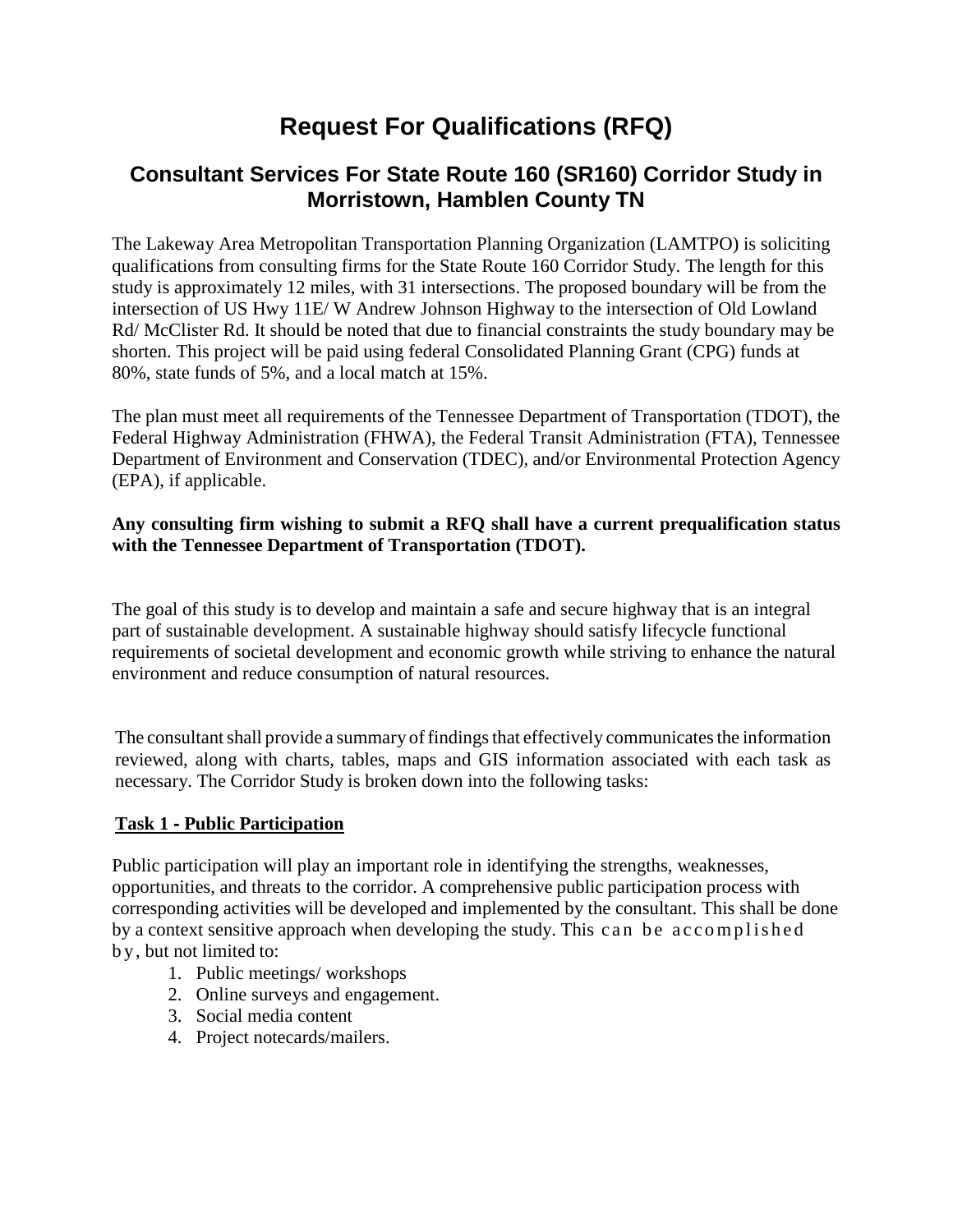Interim reports shall include monthly progress reports and written summaries of any working meetings held with staff, other government agencies, stakeholders, or the general public. The consultant is required to attend a minimum of four (4) meetings.

- 1. Stakeholders/ Kickoff meeting
- 2. Initial Recommendation meeting with the LAMTPO Technical Advisory Committee (TAC)
- 3. After revisions, Final document presentation to the LAMTPO TAC
- 4. Final document presentation to the LAMTPO Executive Board

# **Task 2– Analyze the Characteristics of the Corridor Study Area**

While transportation is the primary focus of the study, existing and projected land use patterns and environmental elements affecting transportation planning should be identified and should be considered when making the final recommendation.

The various characteristics that should be identified and analyzed are:

- 1. Soils and Geology
- 2. Topography
- 3. Floodplains and Impervious Areas
- 4. Land-Use and Zoning (existing and future conditions)
- 5. Population (existing and future conditions)
- 6. Employment (existing and future conditions)
- 7. Development patterns (existing and future conditions)

## **Task 3** ‐ **Identify & Evaluate Transportation Systems and Facilities**

Effective traffic demand and operational management strategies that can improve the corridor should be recommended. The Consultant must identify and evaluate all reasonable alternatives to alleviate potential congestion and enhance mobility. Assess the existing conditions, character of the corridor, and land use, with associated GIS data, including but not limited to:

- Level Of Service (LOS) of the highway (existing and future conditions)
- Safety concerns; evaluation of crash data.
- Traffic volumes and flow/congestion, including traffic counts. (existing and future conditions)
- Turning movements and related traffic impact studies in the area.
- Right-of-way alignment, width and existing cross sections.
- Cross‐sections at various sections, intersection design, safety improvements, bridge and other infrastructure recommendations as necessary.
	- Proposed Frontage or Access Roads, and generalized location for them
- Storm water drainage and access management.
- Proposed J-turns, median cut improvements, etc.
- ITS systems, including but not limited to traffic signal coordination (if applicable)
- Multimodal facilities, infrastructure, trails, bike lanes, sidewalks and other elements
- Compliance with ADA, TDOT design guidelines, and/or City development guidelines, or any other pertinent land use documents.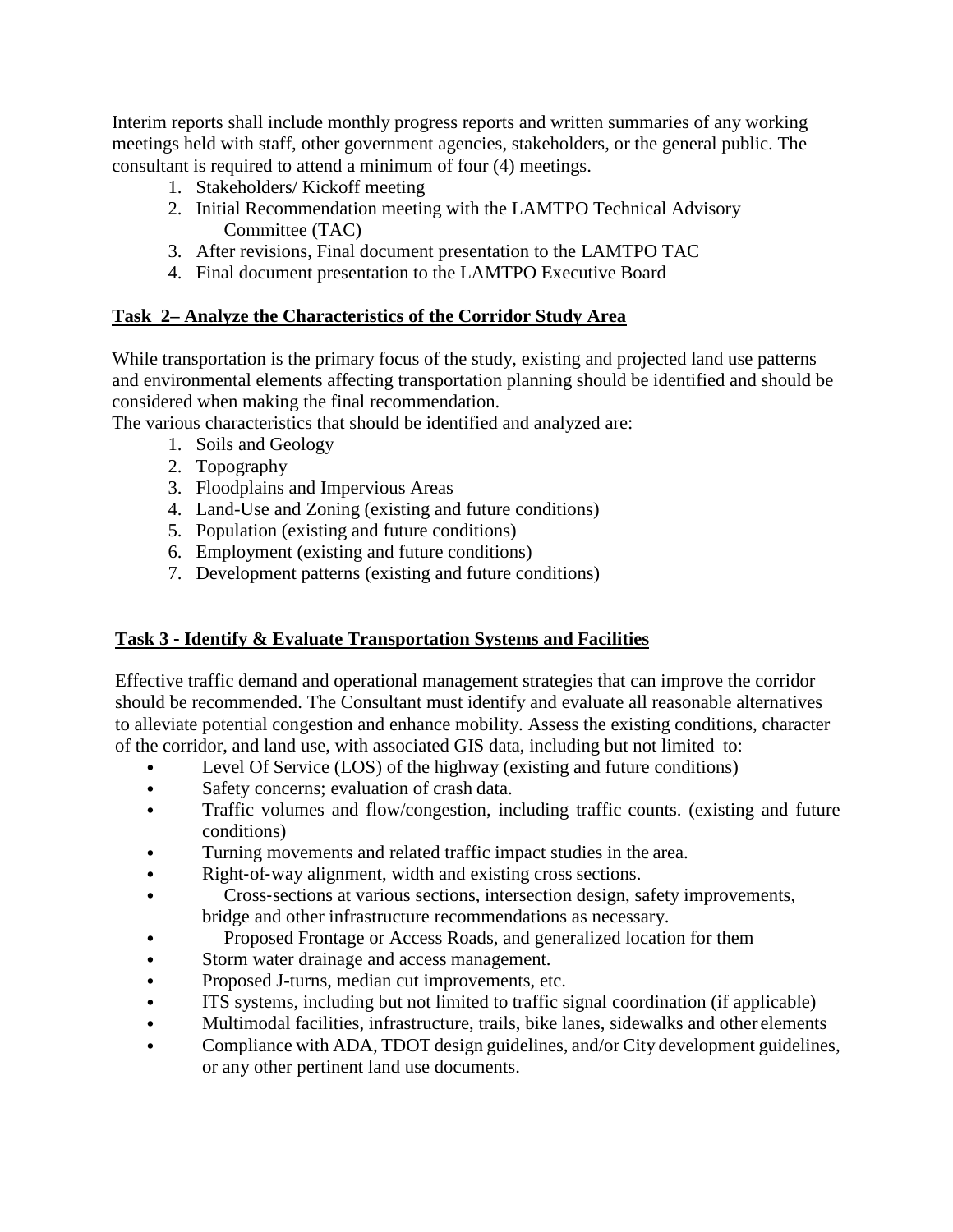• The possibility of extending the Gateway Service Park Rd from Sulphur Springs Rd to MLK Jr Pkwy. The rationale for this would be to have another access to the proposed development, as well as for emergency purposes (i.e. if an accident were to occur on MLK Jr Pkwy, there would be an alternative way out. Also, if an accident were to occur on SR160, then traffic would not have to be diverted all the way to Lincoln Avenue, or perhaps W Morris Blvd).

#### **Task 4**‐ **Recommendations / Implementation / End of Study**

Recommendation will be provided based on data collection and inventorying all transportation, land use, demographic, environmental, and cultural elements along the corridor. The data from the inventory will be analyzed to provide the most accurate depiction of existing conditions. This includes traffic counts, development trends, socioeconomic data, infrastructure and other elements necessary to provide a clear understanding of the corridor.

The study must include actionable recommendations (based upon costs). Recommended improvements shall cover the short-term (within 5 years) as well as long term (25-years out). Identify any strengths, weaknesses, opportunities, and threats associated with the transportation system to assure successful implementation.

The recommendations shall include, but not limited to:

- 1. Show aerial photos with proposed improvements along the corridor;
- 2. Show recommended multimodal improvements, if any;
- 3. Illustrate any ITS system improvements, if any;
- 4. Identify all transportation system solutions that meet the challenges in conjunction with the land use vision along the corridor. Some of the solutions may include, but are not be limited to:
	- a. Meet state and/or local Performance Measures and Targets
	- b. Reflect community values and guiding principles supported by the public, stakeholder groups, and policy/decision‐makers through the public participation process.
	- c. Be economically feasible and conform to applicable laws and regulations.
	- d. Outline opportunities and incentives for community investment.

## **Task 5. - Cost Estimates**

The Consultant shall provide conceptual cost estimates for implementing the feasible alternatives, based on the recommendation in Task 4. It is also asked that the value of those investments as a function of present and futures system benefits will be identified by the Consultant.

#### **Final Report**

Drafts of the final report will be provided to LAMTPO personnel for review and anyone else whom may be deem essential. The final report shall address in detail the requirements found in the Scope of Work/Deliverables and will include graphics, maps and supporting data. Final report shall be submitted in Microsoft Word and in a PDF document to LAMTPO personnel. All associated GIS File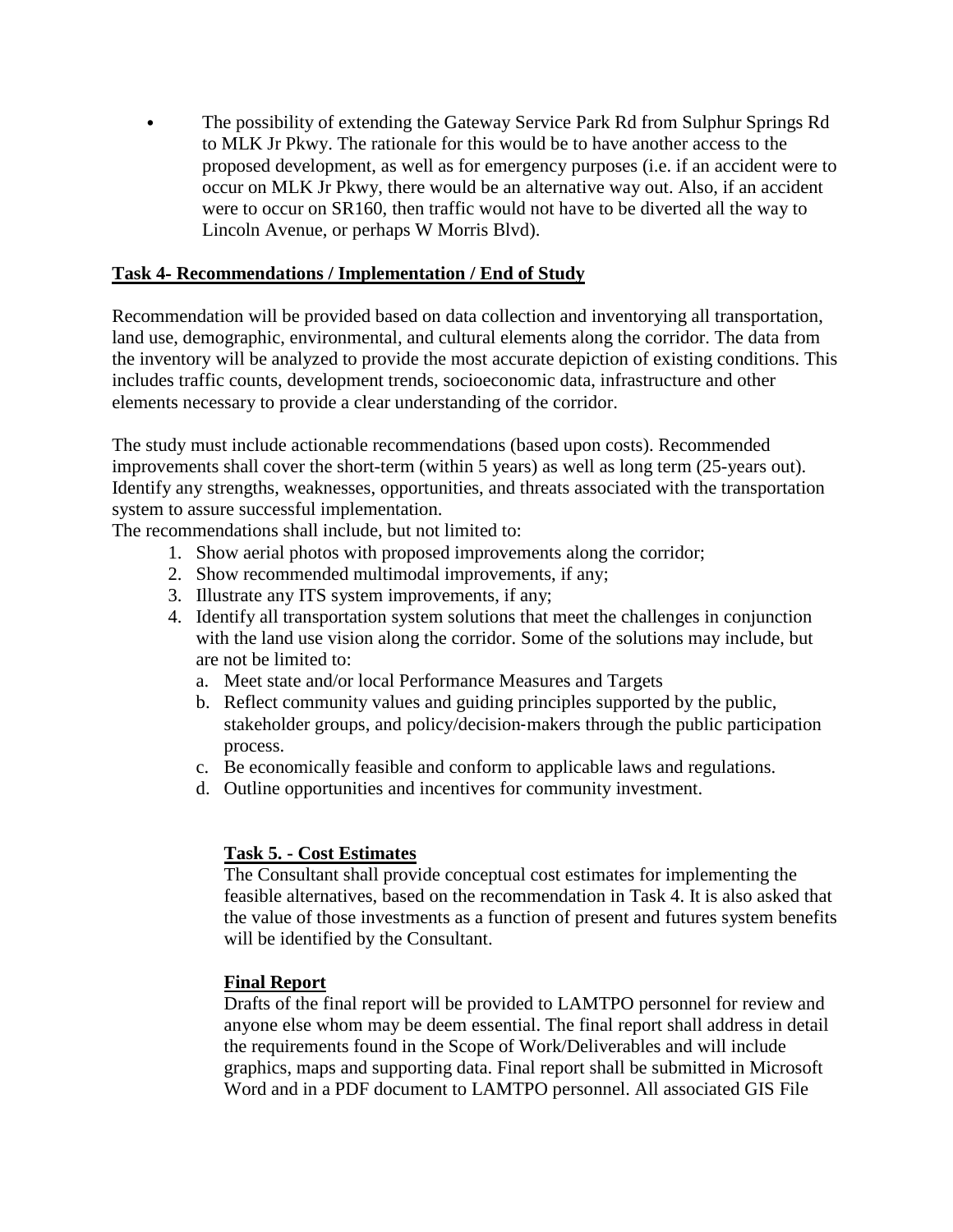Geodatabase, Shapefiles with the layers, graphics and any other supporting data shall also be transferred to LAMTPO.

#### **RFQ Schedule and Proposal Submission**

Provided below is the anticipated schedule of events. LAMTPO reserves the right to adjust the schedule and to add or remove specific events to meet the unique needs of this Project.

| <b>Date</b>    | <b>Action</b>                           |
|----------------|-----------------------------------------|
| June 1, 2022   | RFQ Release/advertised                  |
| July 1, 2022   | RFQ submittal deadline to LAMTPO        |
| July 30, 2022  | <b>Consultant Selected</b>              |
| August 2022    | <b>Consultant Contract approved</b>     |
| September 2022 | Stakeholders/Kickoff meeting            |
| October, 2022  | Monthly update                          |
| November 2022  | Monthly update                          |
| December 2022  | Monthly update                          |
| January 2023   | Monthly update                          |
| February 2023  | First draft of Document                 |
| March 2023     | Revisions, if any                       |
| March 2023     | Final Document submittal/ presentations |

## **CONTACT AND SUBMITTAL INFORMATION:**

**Qualifications Submittal Due Date:** Submittals will be received until 12:00 PM Friday, June 24, 2022. Any submittal not received by the LAMTPO prior to the time set in this request shall be disqualified.

**Submittal: A PDF** digital format must be submitted via email to [richd@mymorristown.con,](mailto:richd@mymorristown.con) with the **State Route 160 (SR160) Corridor Study RFQ** written in the subject line.

> **Contact Person** Rich DesGroseilliers, MTPO Coordinator, GISP LAMTPO  $100 \text{ W } 1^{\text{st}} \text{ N }$  St PO Box 1499 Morristown, TN 37816-1499 e-mail: [richd@mymorristown.com](mailto:richd@mymorristown.com) phone: (423) 581-6277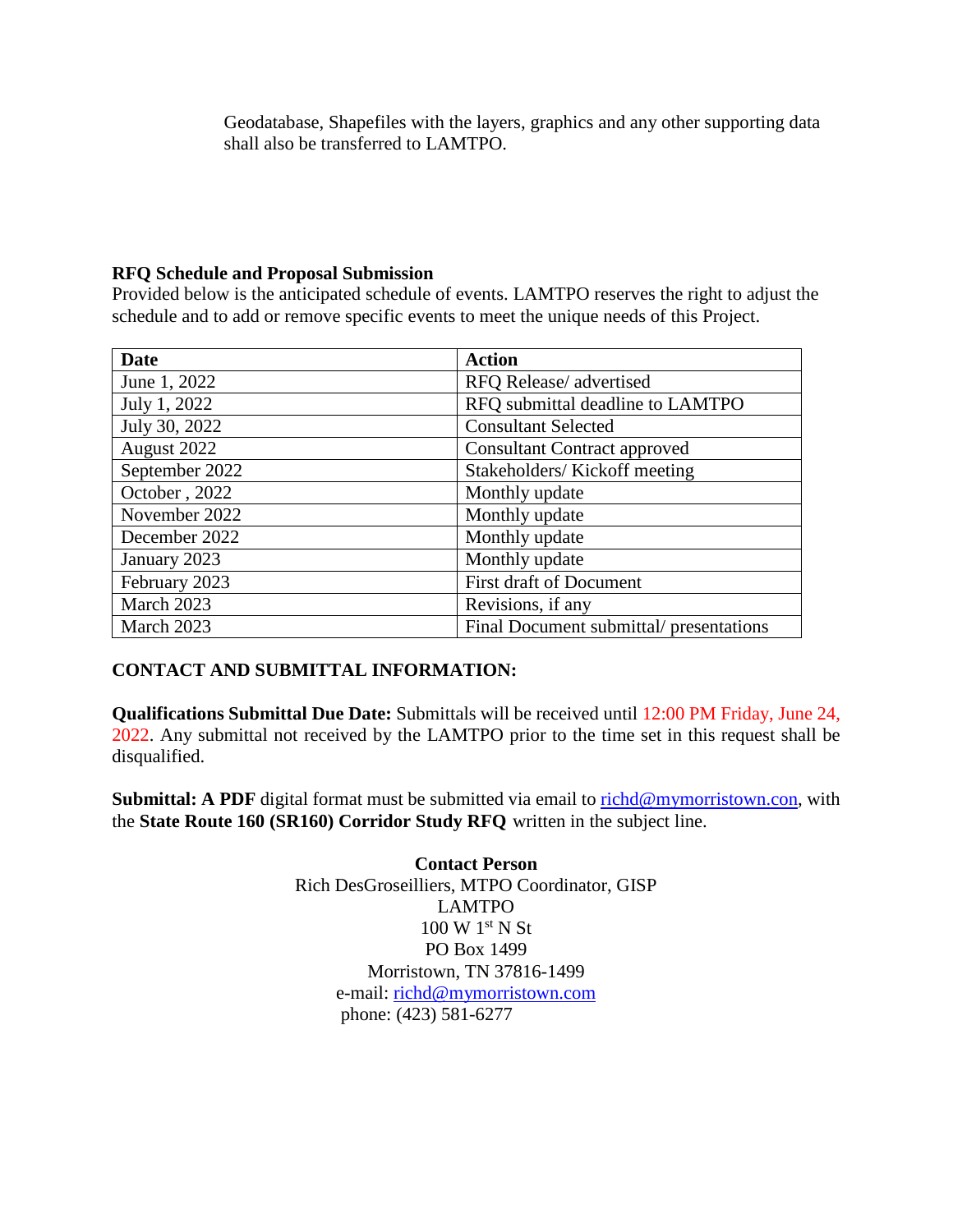#### **1. QUALIFICATIONS SUBMITTAL FORMAT**

## **Any consulting firm wishing to submit a RFQ shall have a current prequalification status with the Tennessee Department of Transportation (TDOT).**

The preferred maximum length of submittals is thirty (30) pages on 8.5" x 11" paper. The preferred organization for the submittals is as generally indicated by the arrangement of information in this RFQ.

#### A. Consultant Team and Resumes

Provide a personnel summary of those individuals, including sub-Consultants, who will be participating in the project. Identify the roles, task-lead responsibility, and the percentage of the project that each person will be responsible for. Include a time estimate for each personnel, listed by task number. Experience relevant to this project should be detailed with a portfolio of similar work completed to date. Provide resumes of the project team members indicating their education and years of applicable experience. Identify relevant similar projects and the contributions of the individuals. This section should include resumes of professional planners, and licensed transportation and traffic engineers employed by the firm who are available to commit to this project. Do not include resumes of individuals that are not expected to have a role in the project.

#### B. Consultant's Experience

Describe experience with Transportation Corridor Plans and similar work. Identify previous project work experience that is relevant to this project. Highlight the key features and benefits produced by the Consultant in that project. Identify which of the team members proposed for this project also worked on the example project. Provide contact names, phone number and e-mail addresses for at least four (4) representative example projects so that MPO staff may contact the team's references.

#### C. Other Consultant Requirements

The Consultant Team is expected to include Disadvantaged Business Enterprise (DBE) participation and the percentage participation is to be described in the submittal of qualifications. The Consultant, when selected, will be expected to enter a contract that meets all State and Federal requirements with respect to Civil Rights and all other standard requirements for consulting contracts involving the expenditure of State and Federal funds.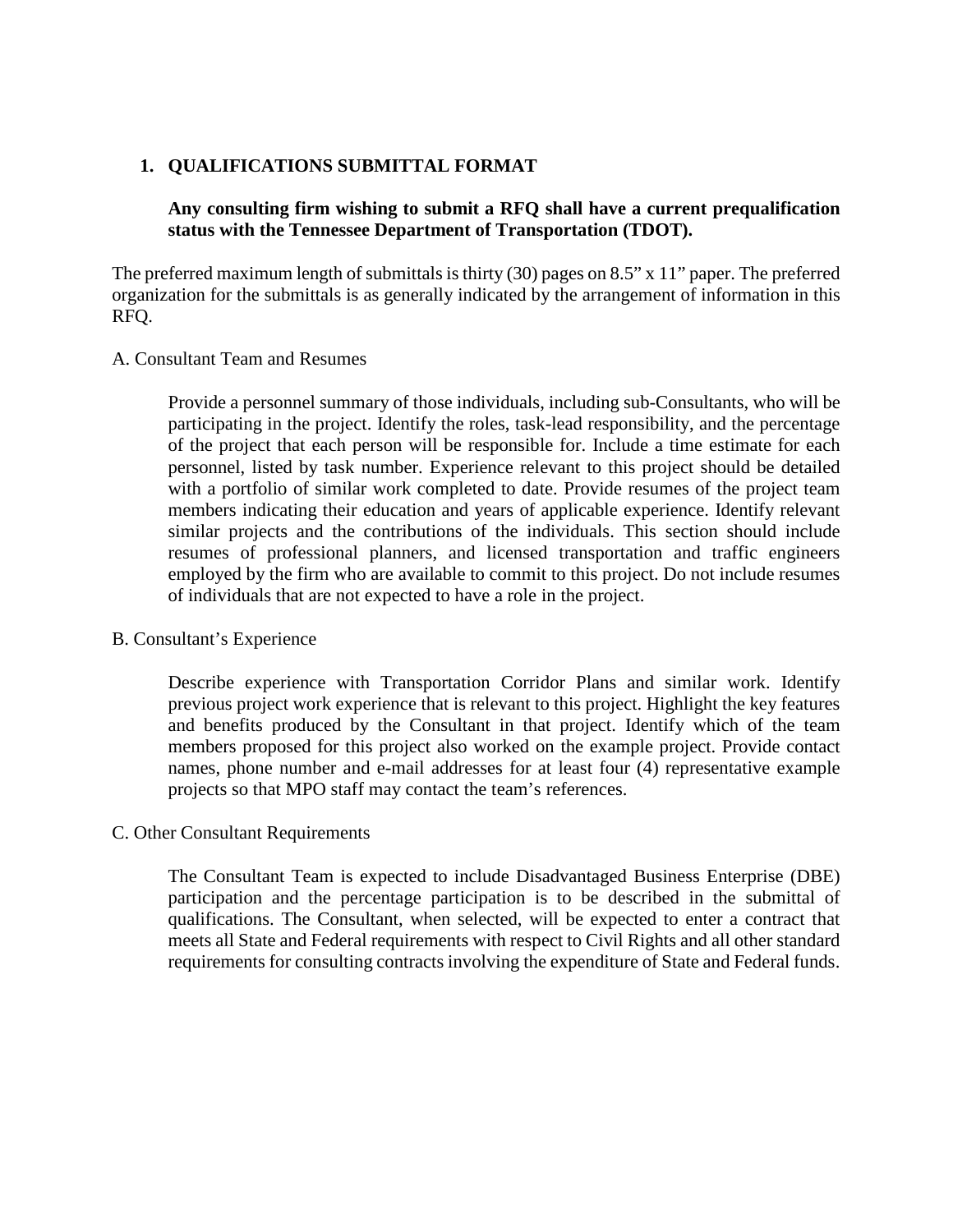# **2. EVALUATION OF QUALIFICATIONS AND CONSULTANT SELECTION**

A Consultant Evaluation Committee (CEC) shall be established, and will evaluate the qualifications of firms based at a minimum on the following factors:

- 1. Work experience in the required disciplines with TDOT, the Agency, and/or other clients
- 2. Specialized expertise;
- 3. Professional licensure;
- 4. Staff capabilities of prime consultant
- 5. Size of project and limited or unlimited prequalification status; and,
- 6. Workload capacity; including amount of work under contract with the Agency, if applicable
- 7. Past performance on Agency Projects;
- 8. Technical approach (e.g., project understanding, innovative concepts or alternatives, quality control procedures);
- 9. Other factors including interviews and demonstrations, as approved by the Agency; and
- 10. Participation of qualified and certified Disadvantaged Business Enterprise (DBE) (can be consultant or sub-consultants) (or at least show good faith efforts in obtaining DBE).

Submittals that are late or which the review team determines have shown a severe disregard for submittal instructions will be disqualified. The review team will consider the Consultant's resumes and experience in relation to the corridor study. The review team will consider how well the Consultant's submittal addresses the various Federal, State, and MPO requirements for the corridor study that were outlined in the RFQ. Based upon the evaluation process just described, the review team will rank the submittals that were received and recommend the top-ranked Consultant with which to begin negotiations. If negotiations are unsuccessful with the top-ranked Consultant, then negotiations would commence with the next highest ranked Consultant, and so forth, until a contract is reached.